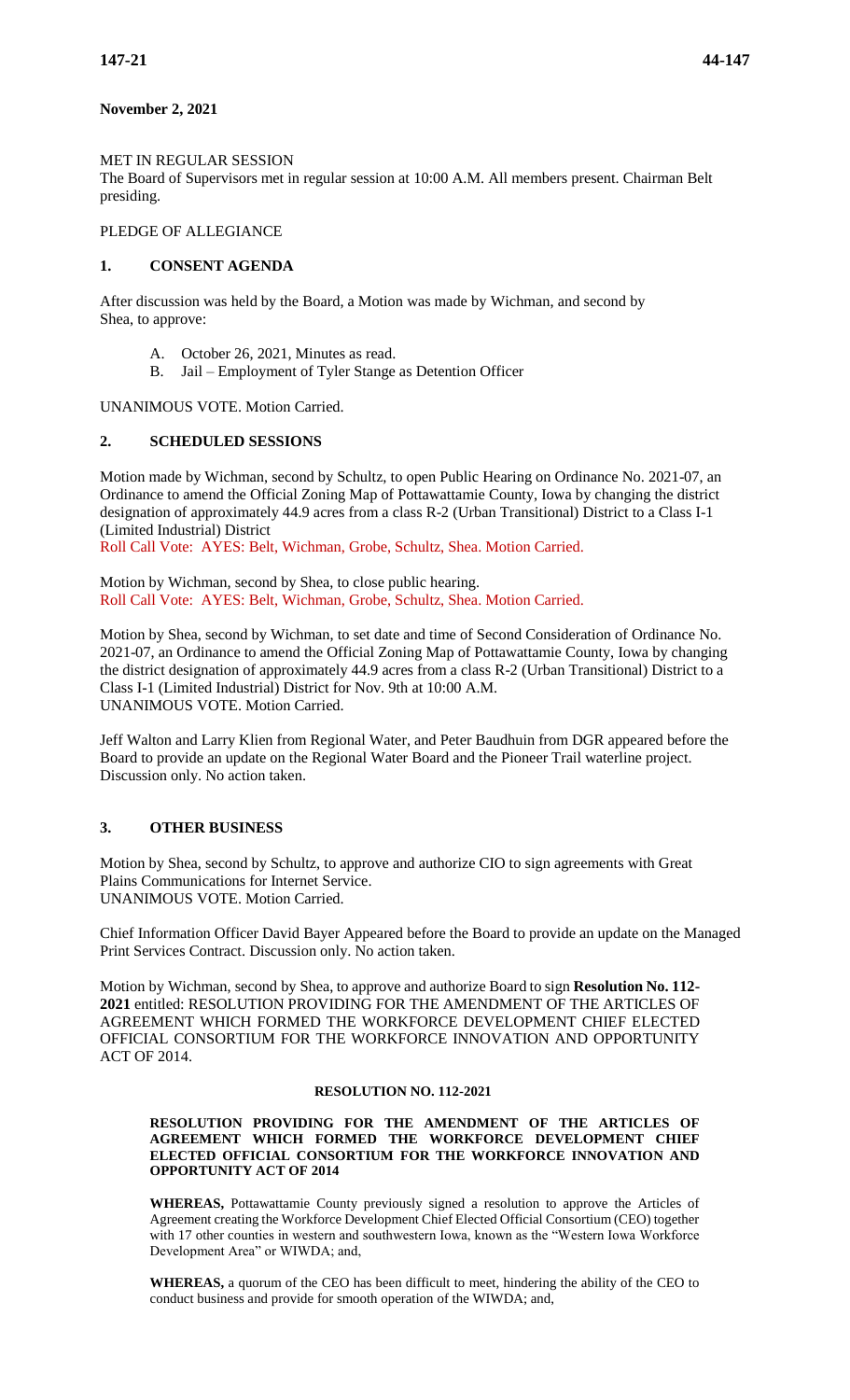**WHEREAS,** at their September, 2021 meeting the CEO discussed proposing to the member counties an amendment to the Articles of Agreement to reduce the required quorum from a supermajority (three-fifths or 11 members) to having a minimum of seven members (one-third  $+ 1$ ).

**NOW, THEREFORE BE IT RESOLVED** by the Pottawattamie County Board of Supervisors that it does hereby agree to amend Article 5C of the Articles of Agreement which formed the WIWDA Chief Elected Official Consortium to read as follows:

C. A quorum of the member counties is required to conduct a meeting. A quorum is defined as one plus one-third of the members.

#### **Dated this 2nd Day of November, 2021.**

|                         |         | ROLL CALL VOTE    |                |               |  |
|-------------------------|---------|-------------------|----------------|---------------|--|
|                         |         | <b>NAY</b><br>AYE | <b>ABSTAIN</b> | <b>ABSENT</b> |  |
| Scott A. Belt, Chairman | $\circ$ | $\circ$           | $\circ$        | $\circ$       |  |
| Tim Wichman             | $\circ$ | $\circ$           | $\circ$        | O             |  |
| Lynn Grobe              | $\circ$ | $\circ$           | $\circ$        | $\circ$       |  |
| Justin Schultz          | $\circ$ | $\circ$           | $\circ$        | $\circ$       |  |
| Brian Shea              | $\circ$ | $\circ$           | $\circ$        | O             |  |

ATTEST: \_\_\_\_\_\_\_\_\_\_\_\_\_\_\_\_\_\_\_\_\_\_\_\_\_\_\_\_\_\_\_\_\_\_\_\_\_\_\_\_\_\_\_\_\_\_\_\_\_

Melvyn Houser, County Auditor

Roll Call Vote: AYES: Belt, Wichman, Grobe, Schultz, Shea. Motion Carried.

## **4. RECEIVED/FILED**

- A. Salary Actions
	- 1) Treasurer Payroll Status Change for Heather Ausdemore
- B. Reports
	- 1) Sheriff's Report of Fees Collected and Disbursed for September 2021
- C. Out of State Travel Notification
	- 1) Veterans Affairs Out of State Travel Notification for Nick Jedlicka, Brad Powell, Ellen Way, Brittany Rockwell, Holly Collins, and David Hazelwood.

## **5. CLOSED SESSION**

Motion by Wichman, second by Shea, to go into Closed Session pursuant to Iowa Code 20.17(3), for discussion and/or decision on labor negotiations / collective bargaining matters. Roll Call Vote: AYES: Belt, Wichman, Grobe, Schultz, Shea. Motion Carried.

Motion by Wichman, second by Shea, to go out of Closed Session. Roll Call Vote: AYES: Belt, Wichman, Grobe, Schultz, Shea. Motion Carried.

Motion by Shea, second by Grobe, to go into Closed Session pursuant to Iowa Code 21.5(1)(i), for discussion and/or decision on personnel matters Roll Call Vote: AYES: Belt, Wichman, Grobe, Schultz, Shea. Motion Carried.

Motion by Shea, second by Grobe, to go out of Closed Session. Roll Call Vote: AYES: Belt, Wichman, Grobe, Schultz, Shea. Motion Carried.

## **6. ADJOURN**

Motion by Shea, second by Grobe, to adjourn meeting. UNANIMOUS VOTE. Motion Carried.